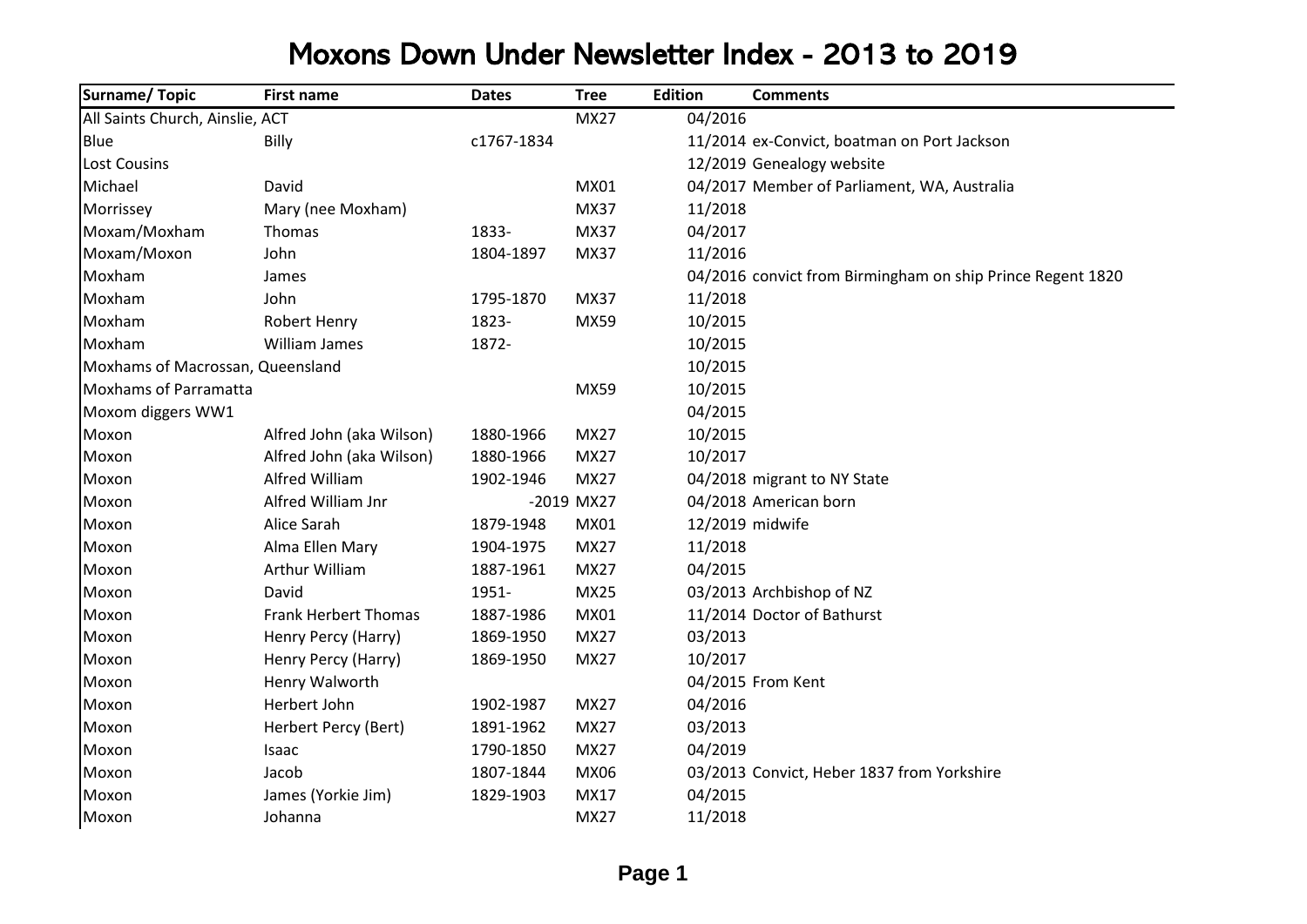## Moxons Down Under Newsletter Index - 2013 to 2019

| <b>Surname/Topic</b> | <b>First name</b>          | <b>Dates</b> | <b>Tree</b> | <b>Edition</b> | <b>Comments</b>                                      |
|----------------------|----------------------------|--------------|-------------|----------------|------------------------------------------------------|
| Moxon                | John                       |              | MX06        |                | 03/2013 Convict, Larkins 1817 from Ferrybridge       |
| Moxon                | John                       |              | MX06        |                | 11/2014 Convict, Larkins 1817 from Ferrybridge       |
| Moxon                | John                       |              | <b>MX06</b> |                | 11/2016 Convict, Larkins 1817 from Ferrybridge       |
| Moxon                | John                       | 1772-1853    | MX17        |                | 04/2015 From Thorne, Yorkshire father of Yorkie Jim  |
| Moxon                | John                       | 1843-1913    | <b>MX27</b> |                | 10/2017 of Barnsley, UK                              |
| Moxon                | John                       |              |             |                | 03/2013 Convict, Lord Sidmouth 1819                  |
| Moxon                | John Allan                 |              | <b>MX27</b> |                | 11/2014 Meet up in Barnsley, Yorkshire               |
| Moxon                | John Allan                 |              | <b>MX27</b> | 10/2017        |                                                      |
| Moxon                | John Bruce                 | 1938-        | <b>MX27</b> | 12/2013        |                                                      |
| Moxon                | John Bruce                 | 1938-        | <b>MX27</b> | 04/2017        |                                                      |
| Moxon                | John Henry                 | 1895-1918    | MX01        | 04/2015        |                                                      |
| Moxon                | John Walter                | 1850-1914    | <b>MS01</b> | 03/2013        |                                                      |
| Moxon                | Joshua Middleton           | 1840-1894    | <b>MX27</b> |                | 03/2013 Moxon Muster                                 |
| Moxon                | Joshua Middleton           | 1840-1894    | <b>MX27</b> | 12/2013        |                                                      |
| Moxon                | Miriam Doreen              | 1923-1950    | <b>MX27</b> | 04/2016        |                                                      |
| Moxon                | Pete & Mary Anne           |              | MX01        |                | 04/2017 Visit to Sydney & Parramatta                 |
| Moxon                | Philip Simon (Simon)       | 1935-2016    | <b>MX05</b> | 04/2016        |                                                      |
| Moxon                | Robert                     | 1803-        | MX68        |                | 03/2013 Convict, Adamant 1821 from Nottingham        |
| Moxon                | Robert                     | 1803-        | MX68        |                | 10/2015 convict from Nottingham                      |
| Moxon                | Robert Bradford            |              | <b>MX37</b> | 04/2019        |                                                      |
| Moxon                | <b>Robert Julius</b>       | 1861-1910    | <b>MX05</b> |                | 11/2018 Archdeacon                                   |
| Moxon                | Robert W.G.                | 1891-1950    | <b>MX05</b> | 11/2018        |                                                      |
| Moxon                | <b>Ross</b>                | 1941-        | MX17        |                | 04/2015 Wagga Wagga member                           |
| Moxon                | <b>Rupert Middleton</b>    | 1895-1968    | <b>MX27</b> | 04/2015        |                                                      |
| Moxon                | <b>Rupert Middleton</b>    | 1895-1968    | <b>MX27</b> | 04/2019        |                                                      |
| Moxon                | Septimus                   | 1824-1887    |             |                | 11/2014 Gold rushes - immigrant from Hull, Yorkshire |
| Moxon                | Tammy                      |              |             |                | 10/2015 country music singer of Townsville           |
| Moxon                | Thomas                     | 1757-?       | <b>MX27</b> |                | 03/2013 Convict, 3rd Fleet                           |
| Moxon                | Thomas Douglas Bell (Doug) | 1892-1940    | <b>MX05</b> | 11/2018        |                                                      |
| Moxon                | Tracy                      | 1968-        | <b>MX27</b> |                | 04/2018 of Colorado, USA                             |
| Moxon                | William                    |              | MX01        |                | 03/2013 Convict, Tortoise 1842 from Stewley          |
| Moxon                | <b>William Ernest</b>      | 1863-1946    | <b>MX05</b> | 04/2016        |                                                      |